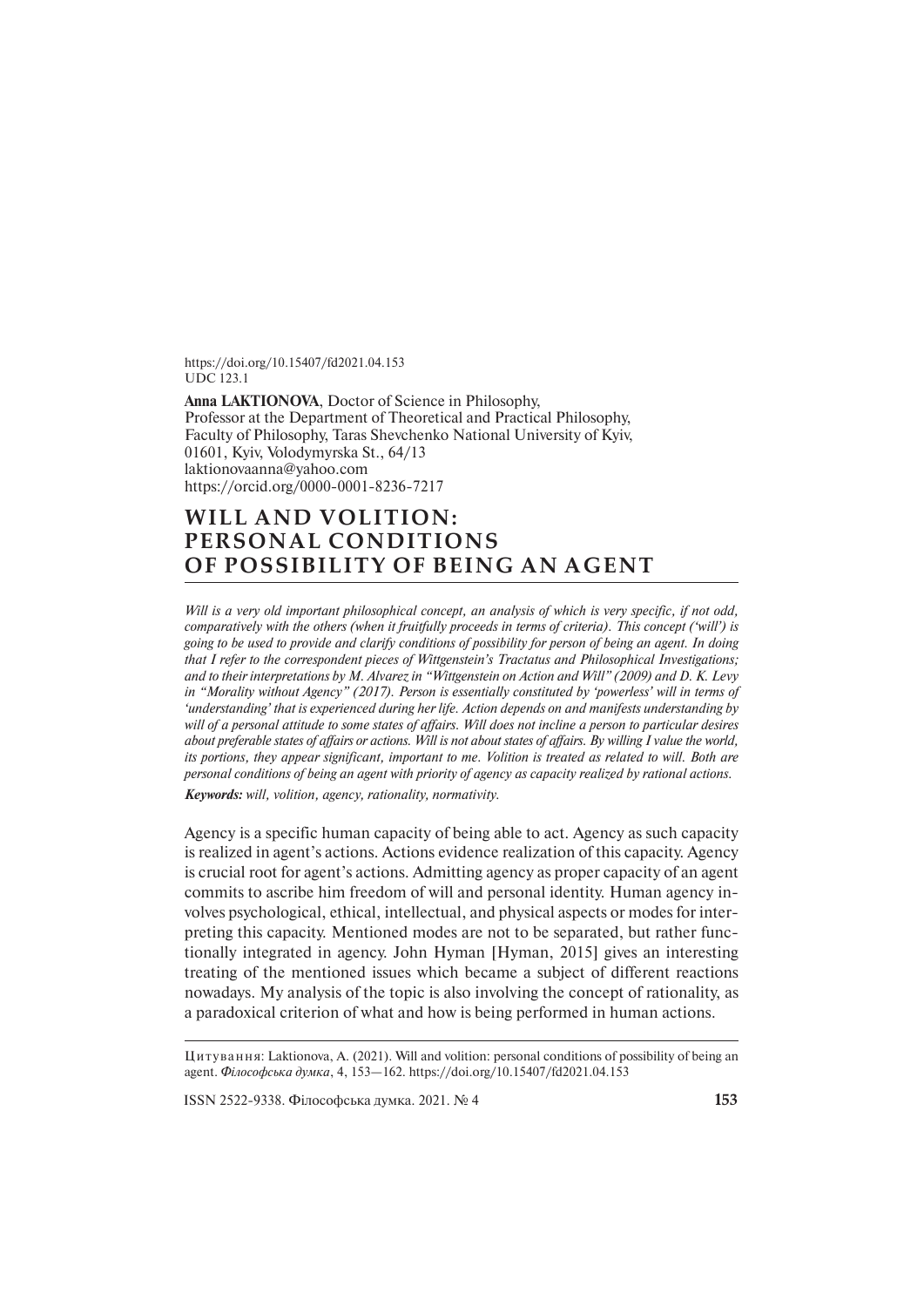A standard approach to agency and actions takes intention as a key human state, the content of intention is treated in terms of reasons (if not causes) of actions. But the mental state of intention, of intending something, is not a direct realization of agency as human capacity. Further, intention is seen dependent on other mental attitudes, at least belief and desire. Agency is realized in actions. If intention is a reason for action, agency loses its priority role for the explanation of action; we even don't need an agent, it's not an agent, but mental state of intention that causes action. At the same time agency as potential capacity needs some stimulus to be realized. Intention does not seem to be appropriate candidate for the role of such stimulus. Even more, it might be that we exaggerate our experiencing such attitude or state as intention; we rather seldom experience intention than we are used to think.

Agent acts, performs actions due to inherent by him agency and freedom of will. Being the same agent who performs different actions witnesses personal identity of an agent (he remains to be the same human being nevertheless that his mental and physical features can change through time of his life, he acknowledges himself to be himself during his life). Will, volition, freedom, as well as notions of action, conduct, behavior sound very synonymous in everyday usage.

To be free to will and, consequently to act, initiates realization of agent's agency in his actions. Acting voluntarily is a better way to clarify realization of agency than relying on intentions as reasons for actions. Voluntary action does not compulsory need any reason. But being free to act involves psychological, ethical, intellectual, and physical aspects essentially committing if we accept attempt to explain agency and actions in terms of realized in actions agency (stimulated by free will of agent).

Actions are voluntary if there were not external compulsion to perform an act or agent's ignorance about what is he performing (or both). Compulsion is an ethical issue; ignorance is an epistemological issue. Compulsion blocks agent's will, desire, making choice to perform an action. Ignorance blocks agent's being aware of what and why he is doing. One can be ignorant about compulsion and one can be ignoring (unaware) of his being externally obliged not to know about his actions. Such actions are involuntary. Thus, it seems that an agent can lose his volition, power to will and act, but still act. That sounds paradoxical or even contradictory. It seems that evaluation of such actions in terms of rationality (being reasonable and optimally effective) is impossible.

Another side of just mentioned is to ask whether the voluntariness and involuntariness exclude each other. We tend to treat as voluntary an action that accords to our mental attitudes, and as involuntary when it disaccords them. But disaccording some attitudes is still experienced as some opposite mental attitudes (desire — not desire (disgust), belief — disbelief etc.). So, involuntariness can be seen as a special case of negative, but still voluntariness. In this sense all actions are voluntary. Voluntariness can come in degrees and is not vanished by being negative. Even involuntariness, negative voluntariness does not indicate ceasing of agent's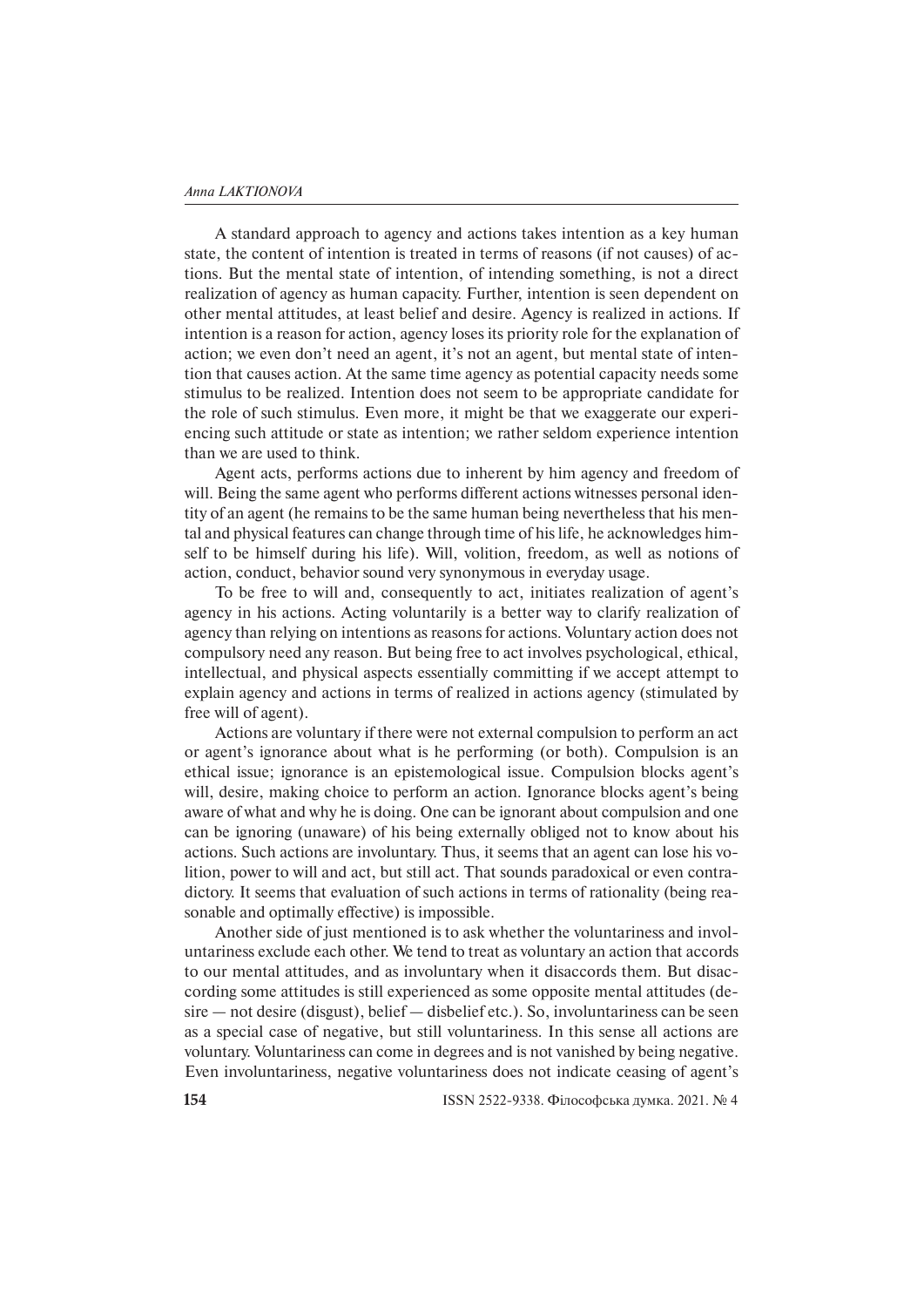volition. This idea corresponds to the introductory remarks about agent's freedom of will and to will.

It is rational for an agent to act reasonably and effectively optimally according to his actually experienced attitudes. Attitudes can come in degree. Rationality can come in degree, but paradoxically does not have its opposite. We can speak about mistaken rationality, not sufficient rationality. Even when we speak about irrationality, we take it as quasi-rationality, as not understandable yet, but available alternative rationality. Attitude concerning something can be absent. Agent can feel apathy, be neutral, indifferent, about something. Absence of attitude is absence of certain positive or negative concern about something, but not of possibility that such concern can appear as actual for an agent. Will and volition are closely related concepts. Will involves power and is rather capacity; volition is directed on something, is general ability to attitudinize. In case of human being (agent) even his involuntary actions are voluntary; and his experiencing of volition and his experiencing of will are connected pre-conditions of his actions.

Taking into closer account the topic of rationality, it could be treated as providing for the normativity. The following is a background of relevant understanding of normativity. Normativity as a general feature of philosophical approaches to a particular topic is devoted to provide and regulate the order of items which are included into it. Normative character of an approach appears when it intends to purposefully regulate items thematically covered by it. Such directing and regulating realized via generating what norms, rules, tasks, standards of an investigation under the approach ought to be. Norms condition the character of particular rules established to constitute and maintain the order. The significance of norms is not universal in general but relevant to the scope of the approach they are appropriate to constitute and regulate. At the same time within a particular investigative scope the significance of norms and their force is 'universal'. Norms obviously are not facts, they are not about 'what there is' but about 'how something ought to be'. Norms are not values but provide values (such as good and bad; right and wrong; true and false), they provide the way of evaluating and concluding about or prescribing values.

Philosophical elaborations about normativity involve both methodology of science and morality (ethics). That is why there appear different attempts of accommodating and accepting it. The discussion between P. Boghossian, C. Wright and JC Beall gives examples of such attempts. After bringing it into attention, the case of 'auto-justification' is analyzed with the aim to trace the possibility of preserving normativity consistent with relativism.

Relativism challenges normativity of philosophical elaborations. Nevertheless, that methodologically relativism is questionable and not acceptable when it is directed in general to everything at all (then relativism would turn to itself and relativize itself, thus it would reject its own generality and appears to be local), it is not avoidable in some particular fields (approaches) that involve normativity, for example, as P. Boghossian brings them [Boghossian, 2006], about morality or epistemic justification.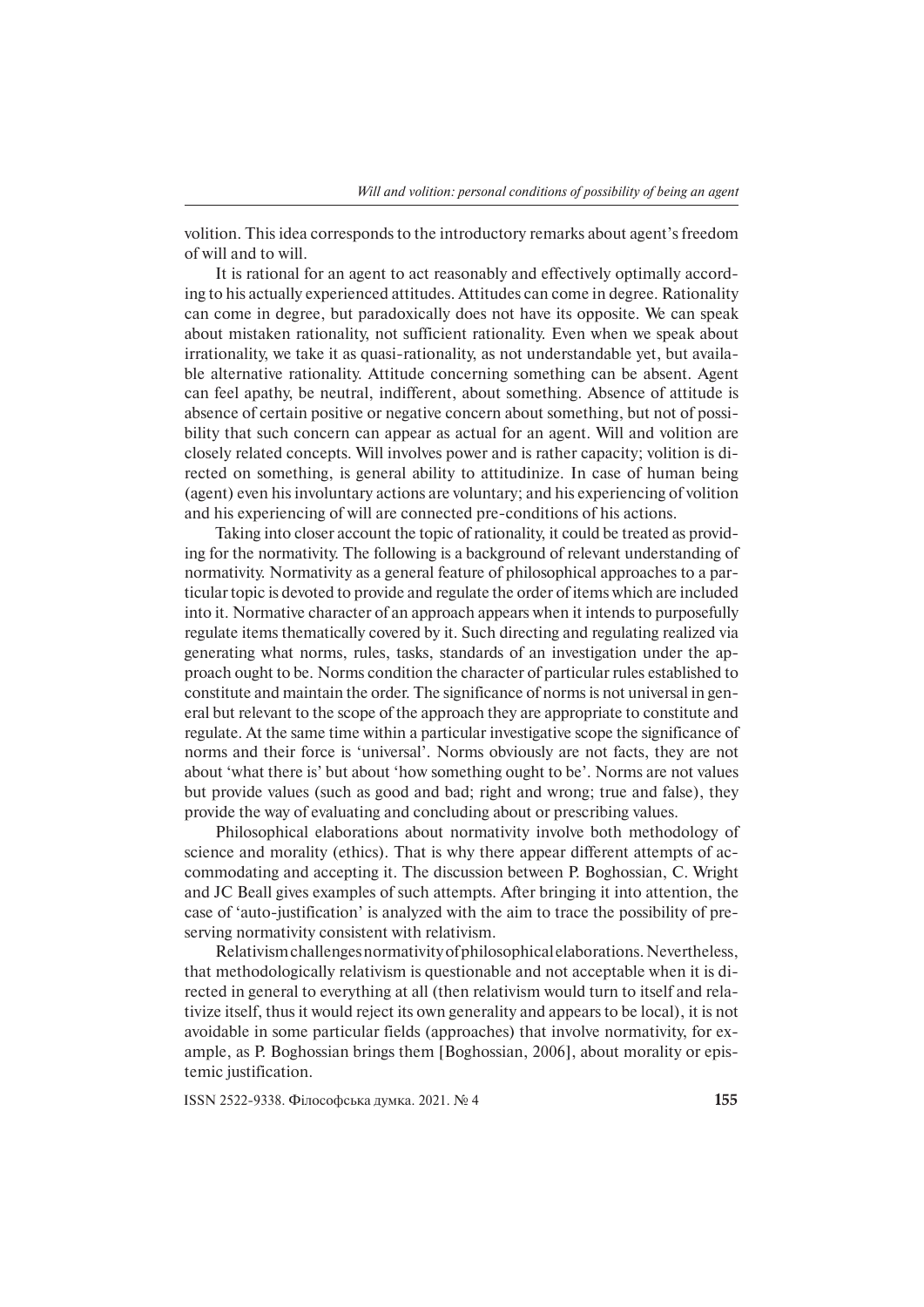The discussion between Boghossian, C. Wright [Wright, 2006]. and J.C. Beall [Beall, 2006] goes around whether some contradicting propositions can or cannot be faultless *under a coherent theory*. The first from the mentioned deliberators denies this while the others propose to consider some possible interpretations under the 'ordinary view of dispute of inclinations'. Contradicting propositions that are contents of opinions, tastes or inclinations can be faultless. They are asserted and maintained by their bearers. 'Ordinary view of dispute of inclinations' can be understood as a part of conceiving morality. In Wright's article the first is described as such that it is possible and often it is the case that strictly speaking excluding one another positions are rationally maintained and are not mistaken simultaneously.

Then there remains the instance of epistemic justification if it is possible to reserve faultlessness in question in this case. If it is, it would also involve the topic of truth and certainty. Beall insists that relativism under discussion can even be consistent with correspondence about truth: truthfulness of contents is due to the correspondence with the way 'the world is', but recognition of 'how it is' is relative.

To go into some further details of their discussion, let's remember that Boghos sian allows coherent relativism, but not about elaborations in philosophy and in most of science or rather in methodology of science. Such relativism forbids (assertion of) absolute facts and propositions that express them, significances (values) of both facts and propositions are limited, are relative. Thus, the author would agree that morality is relative, but it cannot be relative as a topic of philosophical analysis. Let's take the mentioned limitations to be entailed by a striving to preserve normative character of philosophy and methodology of science. But we claim that even epistemic justification enters the 'ordinary view of dispute of inclinations'.

Epistemic justification concerns propositional knowledge and is problematic in all its main versions of externalist and internalist approaches (foundationalism, coherentism, reliabilism). Justification of knowledge supplies its certainty, which is essential for its status. Certainty as a feature of knowledge excludes the possibility of mistake (falsehood), doubting and lack of justification. At the same time neither knowledge no its characteristics such as justification (can come in degrees), truth (one-one relation or property, cannot come in degrees) or certainty (also one-one property, cannot come in degrees), are intended to be taken a priory, necessary etc.

If we do not separate the propositional knowledge from 'knowledge-how' and 'knowledge by acquaintance', knowledge could be understood as self-performative. Justification could be treated in terms of performative self-justification (auto-justification) when what is said cannot avoid to be accomplished. Such utterances are performative, can be done only by the 1st person; they can be about our direct experience, accomplished experience of the self. Such experience cannot be invalid; we can experience, for example percept, mistakenly (illusion) or falsely (hallucination); we can incorrectly identify experience or wrongly articulate about it; but experience evidences itself. Making such utterances does not presuppose special intuition or state of consciousness. The content of these expressions realizes itself, this supplies their certainty and justification, excludes possibility to doubt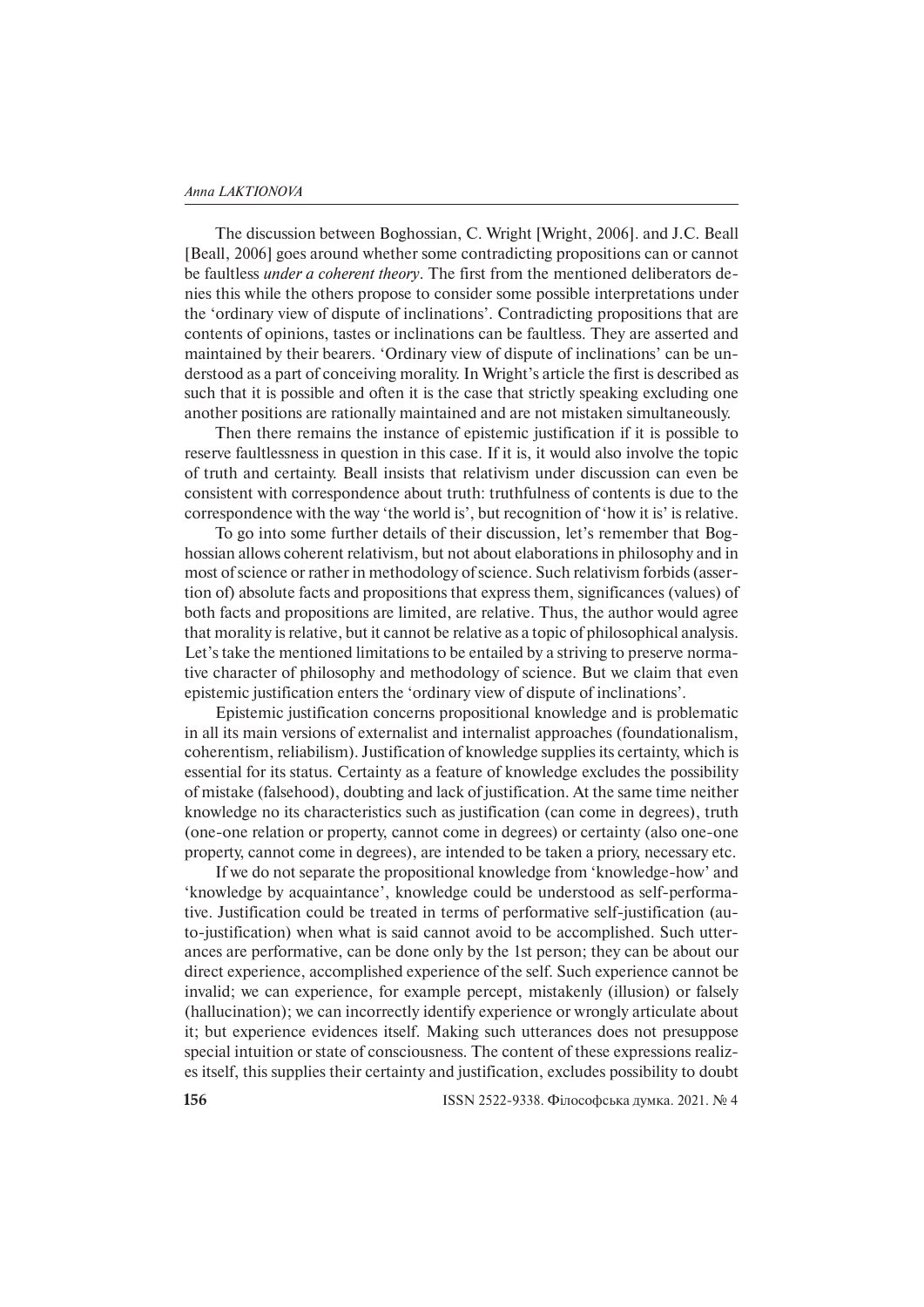them. There is no need in any further tool for their justification. What is said by it is accomplished, realized; what is stated by it makes it to be done; such expression is a condition of possibility of its making (saying, realizing). Thus, each of them is always true, its content is knowledge. But, the content by itself is not necessary true, its realization is necessary true. What is stated by it could not be possible to say, if it was not the case.

Descartes' 'Cogito ergo sum' can be taken as an example of self-justification [Laktionova, 2015]. 'I exist' is not a consequence of 'I think'. They are not logical truth and are independent of each other. They are similar, according to A.J. Ayer, to pointing gestures or exclamations, they explicate implicitly obvious issues, so their deliberate expressing entails corresponding context [Ayer, 1956]. The content of such sentences does not say much. 'I exist' does not describe how I exist. The possibility of saying it is just a case; it just happened that the speaker who says it exists. It just happened that I exist; I say about it, I am justified and certain in doing it. The fact that I think is analogous. My saying 'I think' evidences for me my selfrecognition, self-consciousness; mind at once is aware of itself; my saying 'I exist' evidences for me my own existence.

Each of these statements cannot be said falsely. Any speaker sensitive to rational correct using of words is not capable to express a sentence 'I exist' or 'I think' to make a false proposition. They have performative, ostensive character. Their using accomplishes their content. Because 'I think' or 'I exist' are not descriptions, we cannot be mistaken or false when utter them. But, the remaining difficulty is that they do not say much.

Nevertheless, it seems obvious that self-justifying by their realization contents (more general, the fact that some contents work) are recognized from the 'ordinary view of dispute of inclinations'. They can play the role of foundation for epistemic justification as samples. That would preserve the normativity of philosophical analyses of epistemic justification in a transformed toward relativism way.

Will is a very old important philosophical concept, an analysis of which is very specific, if not odd, comparatively with the others (when it fruitfully proceeds in terms of criteria). This concept ('will') is going to be used to provide and clarify conditions of possibility for person of being an agent. In doing that I refer to the correspondent pieces of Wittgenstein's *Tractatus* and *Philosophical Investigations*; and to their interpretations by M. Alvarez in "Wittgenstein on Action and Will" (2009) and D. K. Levy in "Morality without Agency" (2017). Person is essentially constituted by 'powerless' will in terms of 'understanding' that is experienced during her life. Action depends on and manifests understanding by will of a personal attitude to some states of affairs. Will does not incline a person to particular desires about preferable states of affairs or actions. Will is not about states of affairs. By willing I value the world, its portions, they appear significant, important to me.

Philosophy of action, philosophy of agency, practical philosophy constitute common sphere of philosophical research, which is not reducible to ethics (philosophical discipline about how to act?; what is right and wrong? etc., it implies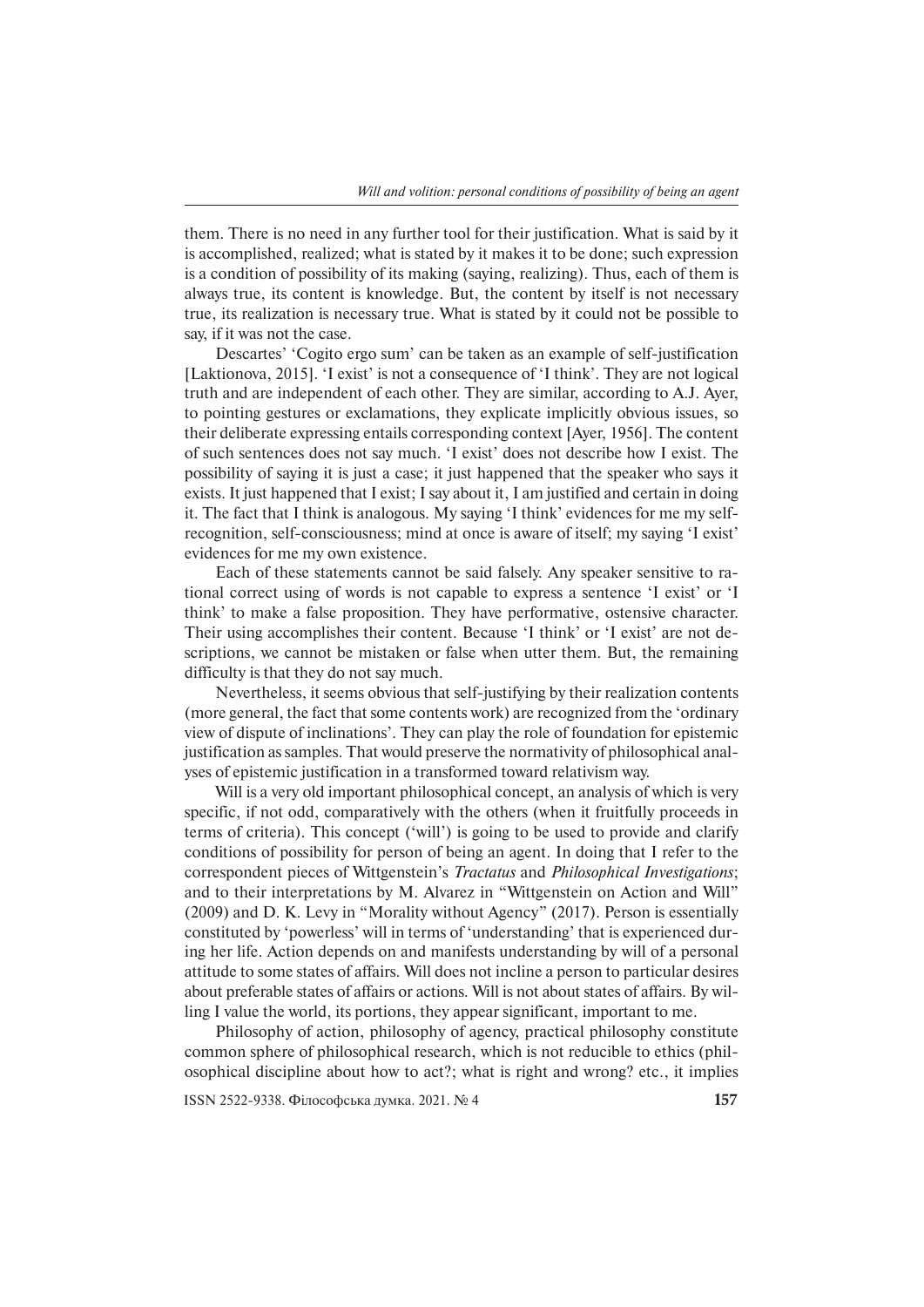the mode of 'ought'). Moral philosophy seems to be more general area with which each of the mentioned philosophical branches can be concerned. The moral and morality do not coincide. Morality is constituted by habits, habitually acquainted practices, customary rules. Moral is rather about laws: moral laws, principles etc. In such a way moral can appear to be included to morality. In each of the mentioned philosophical disciplines a concept of 'acting person', 'agent' is unavoidable.

To sustain the proper concept of agent some conditions of possibility of personal being as an agent might be outlined. Agent is capable of acting. Acting or performing actions is realization of agency (essential potential capability to act). To allow prescribing to an agent agency, some conditions of possibility might be established. If we speak about person as agent, she cannot avoid a) being identical to itself, b) being free to act (realize agency as capacity in actual actions or conscious omitting from an action). Freedom of person as agent in terms of will, willing is the main subject of the following analyses.

M. Alvarez [Alvarez, 2017] concentrates her investigation about action and will on § 611–619 of Wittgenstein's *Philosophical Investigations*. Wittgenstein underlines that 'to will' cannot be directed to willing, but action is voluntary due to the personal will. The will is not controlled. A person experiences something which happens by her willing.

For Alvarez it seems crucial that confusion about these matters can be clarified by clarifying the expression "bring about by willing". Willing does not bring something to happen; but one can bring the act of willing to happen. Willing itself is a very special action, if it is an action at all: I cannot will mistakenly (fail to will) and I cannot *intend* or *attempt* to will. If the will is directed on particular action, if the will happens as striving to do something in particular, then there are some obstacles which complicate this action, otherwise, there would not have been any evidence (and (linguistically expressed) reference) of will.

So far, the notion of intention has been engaged. Understanding of intention by E. Anscombe [Anscombe, 1957], is connected, according to Alvarez, with the topic of will of Wittgenstein. Intention to do something is different from will; intention is directed on some particular rational action to obtain the needed effect (result). Attempt or try to act differs from the intention and will. Attempt can be an indicator of some difficulty or unsureness (doubt) or both about success of the intended action (of the performing an action or of achieving the results, or both). Intention and attempt can be directed to an action, to obtaining particular results by performing this action or both (to action and its results). When intention or attempt is about result, then it is rather expected. Expectation like prediction origins from rational (theoretical and practical) estimation of means and ends in a context of action. Rational evaluation of the former involves believes, evidences from previous experiences, other factors validly estimated as justificatory reasons. All the latter do not preclude from mistake or inaccuracy of the conclusion.

Success of an action is indicated by admitting successful results of an action. They might not coincide with the rationally recognized previously to action expecta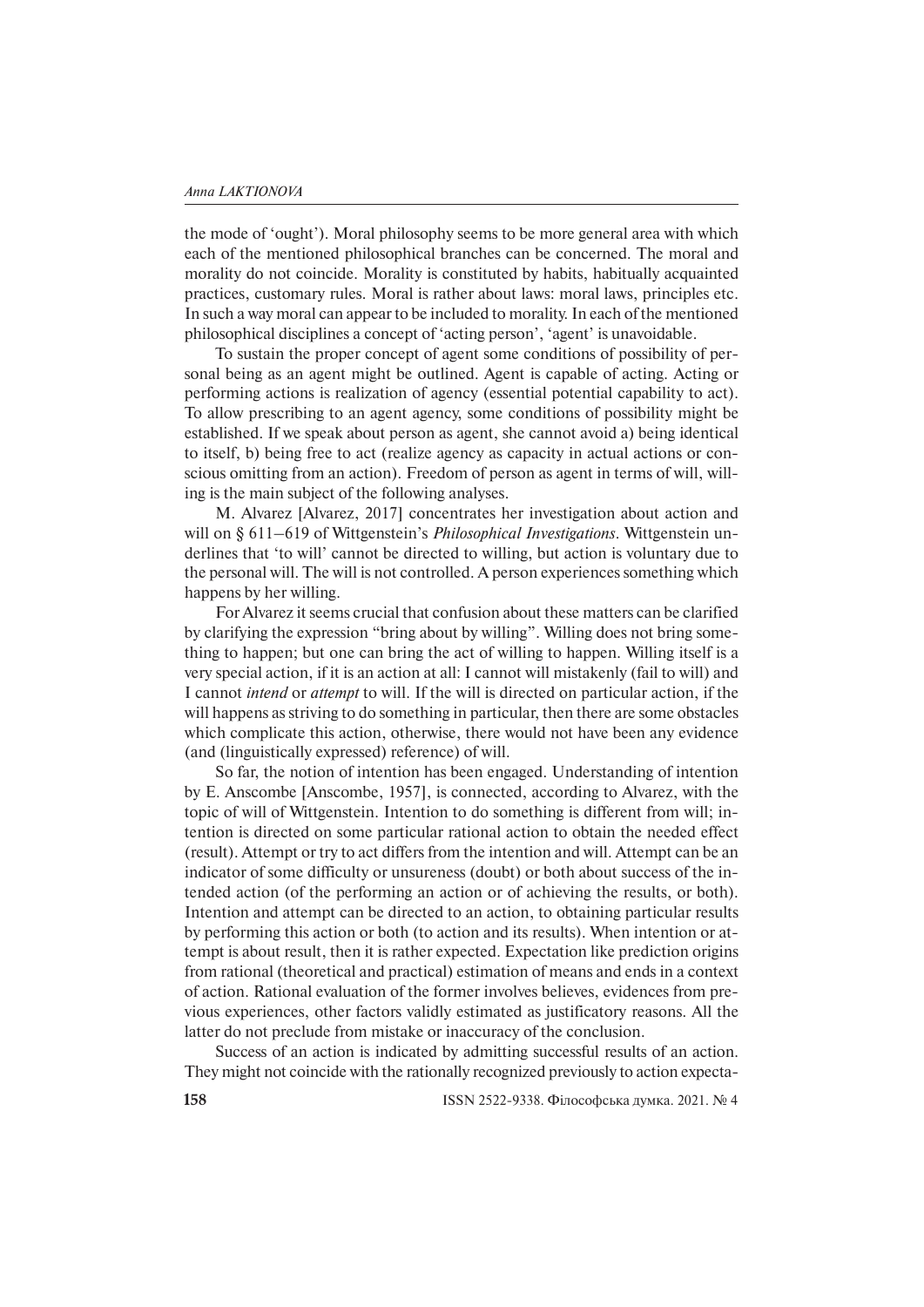tions. Being aware about expectations might be or might not be accompanied by being aware about intentions and attempts to act. Attempt, intention, expectation are not causally interrelated, but may be obviously (not necessarily causally) interconnected. Each of them is not always explicitly (and even implicitly) present in every action. Not every action is intended and expected. Every action (though not always properly realized) can be approach as an attempt to this action (successful or unsuccessful). A will does not presuppose and depends on action, intention, attempt, expectation or effects of an action; but in some cases process of willing, acting, intending, trying, expecting can be obvious correspondent in not committing way.

In the "Morality without agency" (2009) D.K. Levy reconstructs ethics of L. Wit tgenstein. He insists on the following important points of ethical issues sparingly present in explicit way in the legacy of Wittgenstein. Human will and independent world are isolated from each other. Will is powerless. Morality is not connected with the power to act. Nevertheless, agency involves moral challenges. So, agents are morally powerless to act, but there is a place for morality, not in terms of agency and actions, but in terms of moral understanding and response. Actions and agency are not crucial to provide account of morality.

In the early writings of Wittgenstein Levy outlines tree illustrative for his interpretation topics: "the valuelessness of facts, the unworldliness of self, and the powerlessness of will" [Levy, 2009: p. 263].

The valuelessness of facts is due to contingency of all the facts (actual and possible). Every fact is about what there is in the world. Every fact is not a value; every fact has no value. All of the valid propositions picture the portions of the world in terms of fact. A proposition about value is impossible. Ethics is about values. Propositions with ethical contents are impossible. Levy reasonably underlines that this conclusion is not about impossibility of ethics as such, but about lack of linguistic expressions of such contents. In doing so he mostly refers to  $\S 6.4 - 6.42$ of Wittgenstein's *Tractatus*.

Elaborating the unworldliness of self, Levy insists that for Wittgenstein (TLP 1922: 5.631) willing and thinking 'I' is not in the world, we cannot establish 'I' in terms of facts. Identity of 'I' involves bodily physical features, describable in terms of facts, but the identity is not reduced to it; it involves not less importantly thinking and willing of 'I'. The latter are not describable in terms of facts, and are not in the external world. "In this sense, the self does not exist in the world" [Levy, 2009: p. 265]. It limits the world, world's linguistic descriptions. I exists, but not in the world. Physical bodily changes might not influence any changes in thoughts and vice versa. But, let me remind that body, physically available in the world, also crucially constitutes person's identity as a whole organism. Thus, person is not reducible to its body, or mentality (thinking or will, or both; or soul etc.), but remains to be more than any comprehensible counterparts. Being the limit of, or being on the limit of the world, person is always able to overcome herself.

Levy makes relevant for Wittgenstein analogies with I. Kant's distinction between phenomenon and noumenon. This distinction can be applied to will. Then,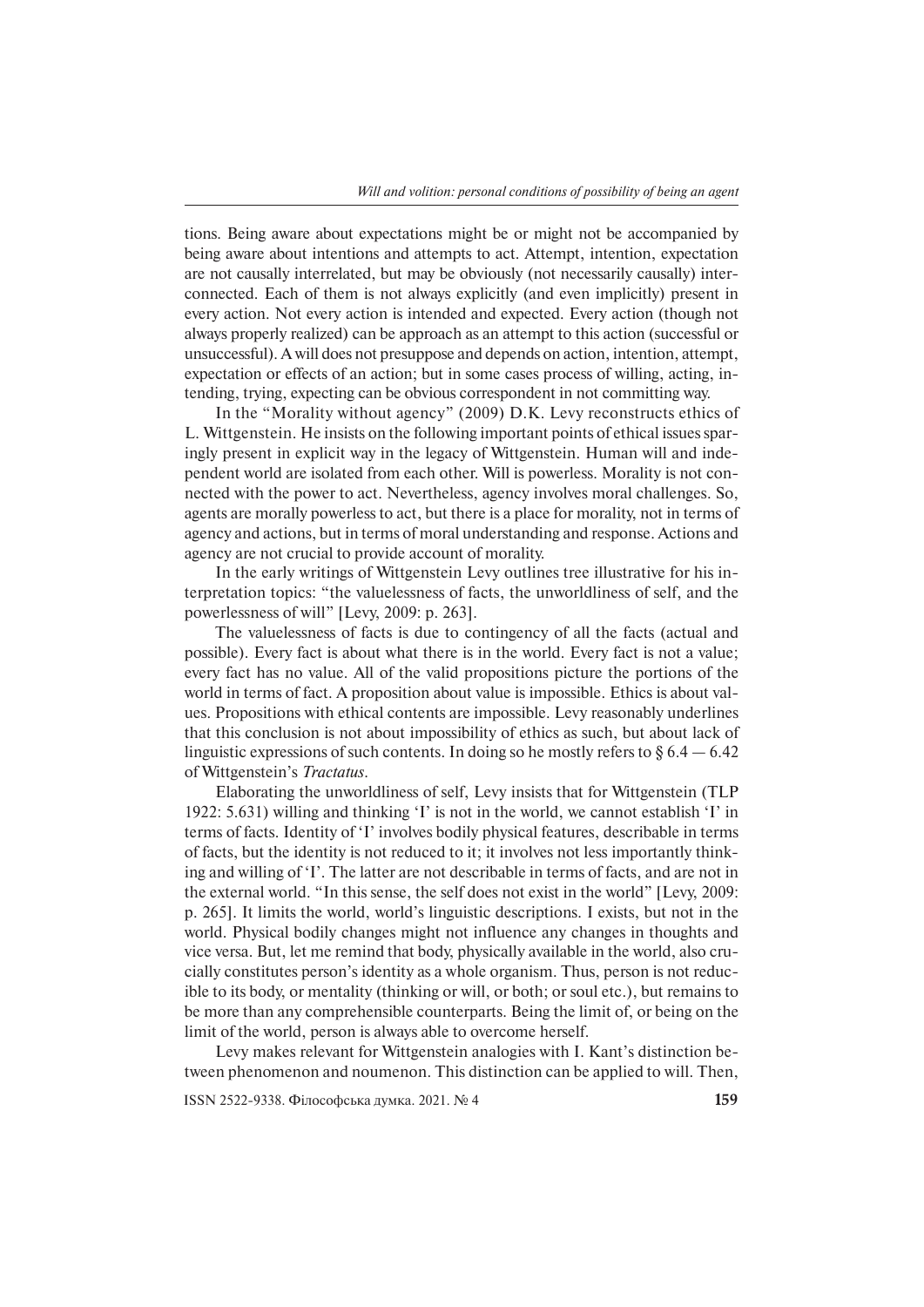we have phenomenal and noumenal will. Phenomenal will is investigated by psychology. Noumenal will is a bearer of ethical (properties or predicates, unable to be validly caught or described by linguistic expressions; as each of the latter is about something in the world).

Concerning the powerlessness of will, Levy emphasizes its central significance for the advocated by him morality (or ethics) without agency. For Wittgenstein (TLP 1922: 6.37 and the following 'rungs' or paragraphs), the only proper case for necessity is logical necessity. There is no necessity in the world. The world is not dependent in any way on my will, thus there is no necessary links between me and the world around. The concept of necessity could be treated in terms of causation, causal connections. There seems no place for any of the latter in Wittgenstein's approach, no causality even in the world. Even if realization of will was in the world (which is not), it still could not have been understood as causal effect; it would have been not necessary, but contingent.

The last deliberations could illustrate why the will is powerless: it does not change anything in the world, any facts of the world, expressible linguistically. At best will changes the limits of the world (TLP 1922: 6.43). The will can be active, but powerless regarding the world. Its actions and effects of its actions are not expanding in the world of facts, available in logically valid propositions. They are out of the world and logic, they are within ethics. Events in the world are caught by facts, states of affairs. None among events, facts, states of affairs, logically valid propositions, linguistic expressions or their samples is appropriate to be evaluated as 'good' or 'bad', or for the attaching of any other ethical characteristic.

Similar to logic, ethics is not in the world, but both of them are of available world. Logic is non-sense due to its tautological character; ethics is sense-less due to its transcendent attitude to the world. Ethics and logic are out of the world, but are transcendental, supply conditions of possibility of the world (its happenings) for 'I'.

Ethics is within the scope of personal will: person is capable of ethical understandings. Ethical understanding are of (different from those about world) 'higher meanings'. Such properties as good, bad etc. are not about the world; person (by understanding them beyond the world), his will is their source. Levy treats the previous as if person "imbues the world with the higher meanings including good and evil" and concludes "ethics requires a subject who is engaged with the world but who is not in the world" [Levy, 2009: p. 268]. Further, "One's willing seems paradoxically both redundant and necessary" [Levy, 2009: p. 268]: willing obligatory engages the world but does not control its happenings (events). Wanting and its fulfillment are logically independent.

Personal body is within the world; personal will is out of the world. Personal will relates its bearer to the world. Process of willing, act of will is not experienced by person, but involves a person, happens to person and originates from person. By willing I value the world, its portions, they appear significant, important to me, thus I am responsible for their importance. Personal will is powerless, consequences of actions are contingent. Responsibility is not causal. In such a way, "the attitude of a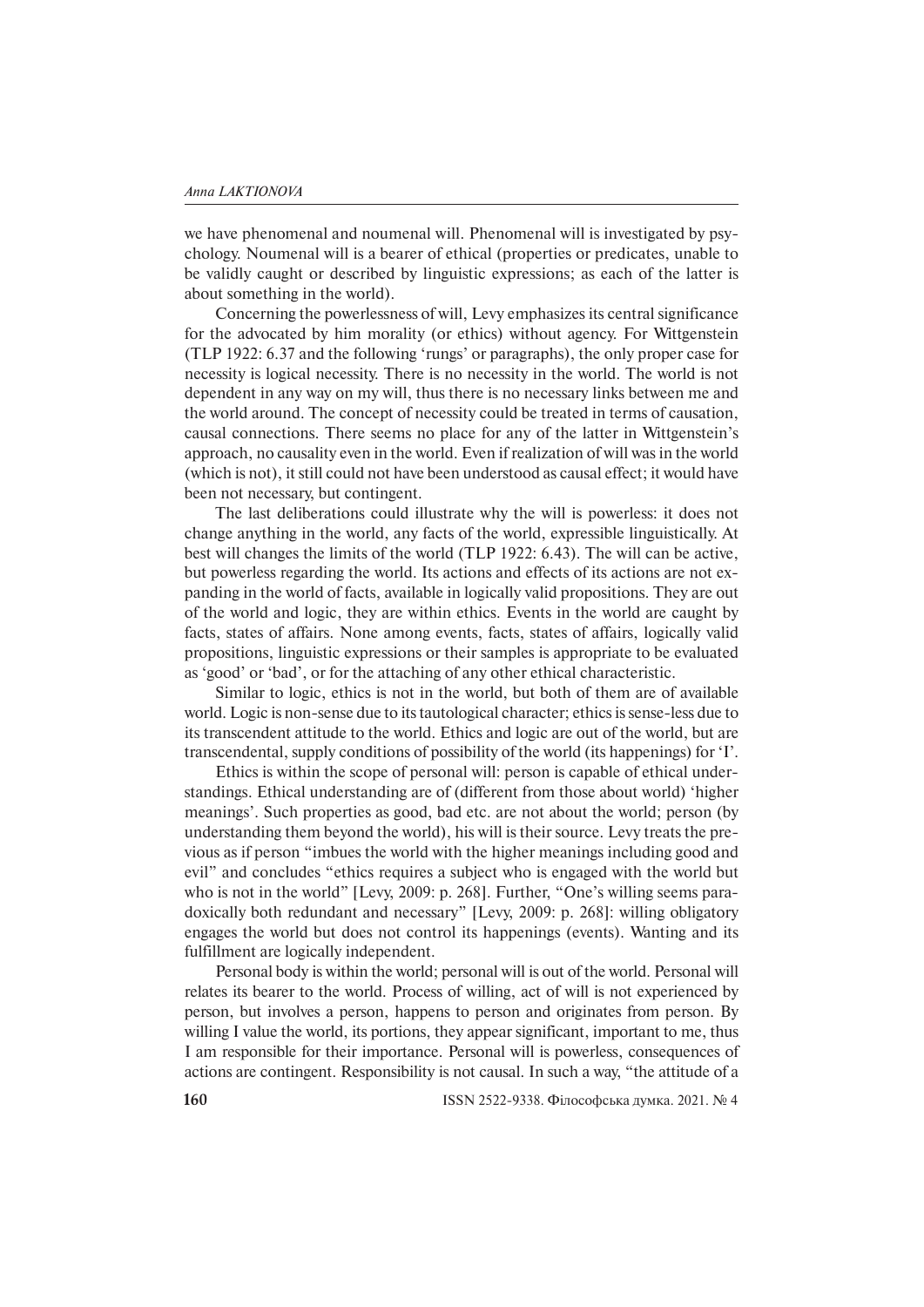willing subject could show itself as a recognizable ethical response" [Levy, 2009: p. 271]. Activities of will are attitudes. Ethical response depends on the will, but not on action or on any influence of facts, not on any judgment fixed linguistically (none of the ethical can be expressed in language). Virtues and vices do not entail correspondent actions. Attitudes of will provide understanding of states of affairs by a person.

Ethical attitudes are internal to the actions, not to the consequences of actions. Attitudes to the facts, how one understands them are not presupposed or even anyhow influenced by these facts. Facts do not oblige me to certain definite understandings of them: "willing is … not dependent on the states of affairs that, contingently, obtain" [Levy, 2009: p. 273]. Attitudes and will are internally related when person is not aware of his understanding, but otherwise there is no any connection.

Accepting personal will as a bearer of ethical opens skepticism about 'practical' understanding of ethical as reducible to answer the questions like "what shall one do?", "how to live?" or "what to do?", were one and his actions are treated rather instrumentally. A will is not instrumental. Will does not incline a person to particular desires about preferable states of affairs. Will is not about states of affairs. Will is not a collection of desires.

Introducing distinction between internal and external is viewed by Levy in association with essential and accidental. An action can bring externally, as its consequences, some states of affairs. But internally, action depends on and manifests understanding by will of a personal attitude to some states of affairs. In such a way 'a world' becomes to be 'my world', external accidental world becomes to be personally internally essential.

Even if I cannot control independent world which involves me, I cannot avoid being responsible for my dispositions about it. This responsibility is not of actions. Levy sees will not as freedom to act and following result of action as such that entails responsibility of an agent. Voluntarism and metaphysics of actions are not within the approach of morality (ethics) without agency (where will is not realized in action, but in ethical attitude, disposition, understanding). Ethics without agency is not consequentialist approach. It is not deontological, it does not actualize permissibility, obligation, notion of right etc.; it does not provide with a guide to actions. Thus, it is not Kantian and it is different from virtue ethics. It is wittgensteinian and actualizes personal importance of morality and philosophy as therapy more generally. Human life is not to be substituted by agents doings and what happens to him. Person is essentially constituted by 'powerless' will in terms of understanding that is experienced via different attitudes which might (but need not) be realized in wanting, responses, even formulations of goals and possible correspondent action (which brings its own consequents).

So far, will was shown to be essential feature of person. It allows seeing a person as agent without reducing the first to the last. 'Will' is more fruitful concept than 'freedom', in clarifying which it is difficult to avoid reductions and contrapositions; volition and will relate each other. Will is appropriate to constitute condition of possibility of personal being as agent.